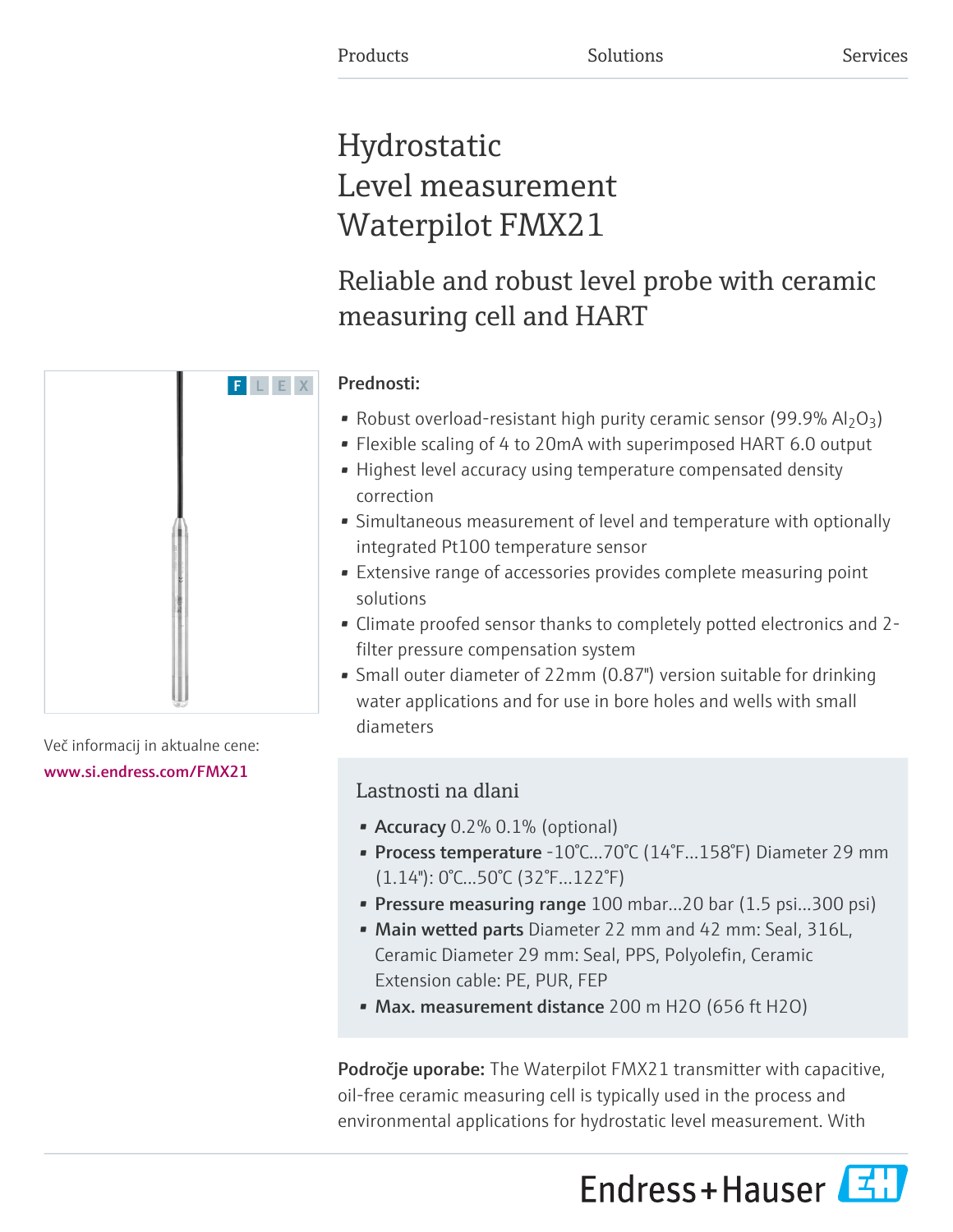HART output, the measuring ranges can be freely adjusted and a densitycompensated level measurement can be activated. It is certified for drinking water and offers integrated temperature measurement. Versions for applications in wastewaters and sludges or usage in salt water are also available.

# Lastnosti in specifikacije

# Pressure Merilni princip

Hydrostatic pressure

# Characteristic

Compact probe with ceramic cell for hydrostatic level measurement, Diameter = 22 mm: General applications, fresh water Diameter = 42 mm: Waste water applications Diameter = 29 mm: Salt water applications

# Supply voltage

10.5 ...35V DC

### Reference Accuracy

 $0.2\%$ 0.1% (optional)

### Long term stability

0.1% of URL/year

### Process temperature

-10°C...70°C (14°F...158°F) Diameter 29 mm (1.14"): 0°C...50°C (32°F...122°F)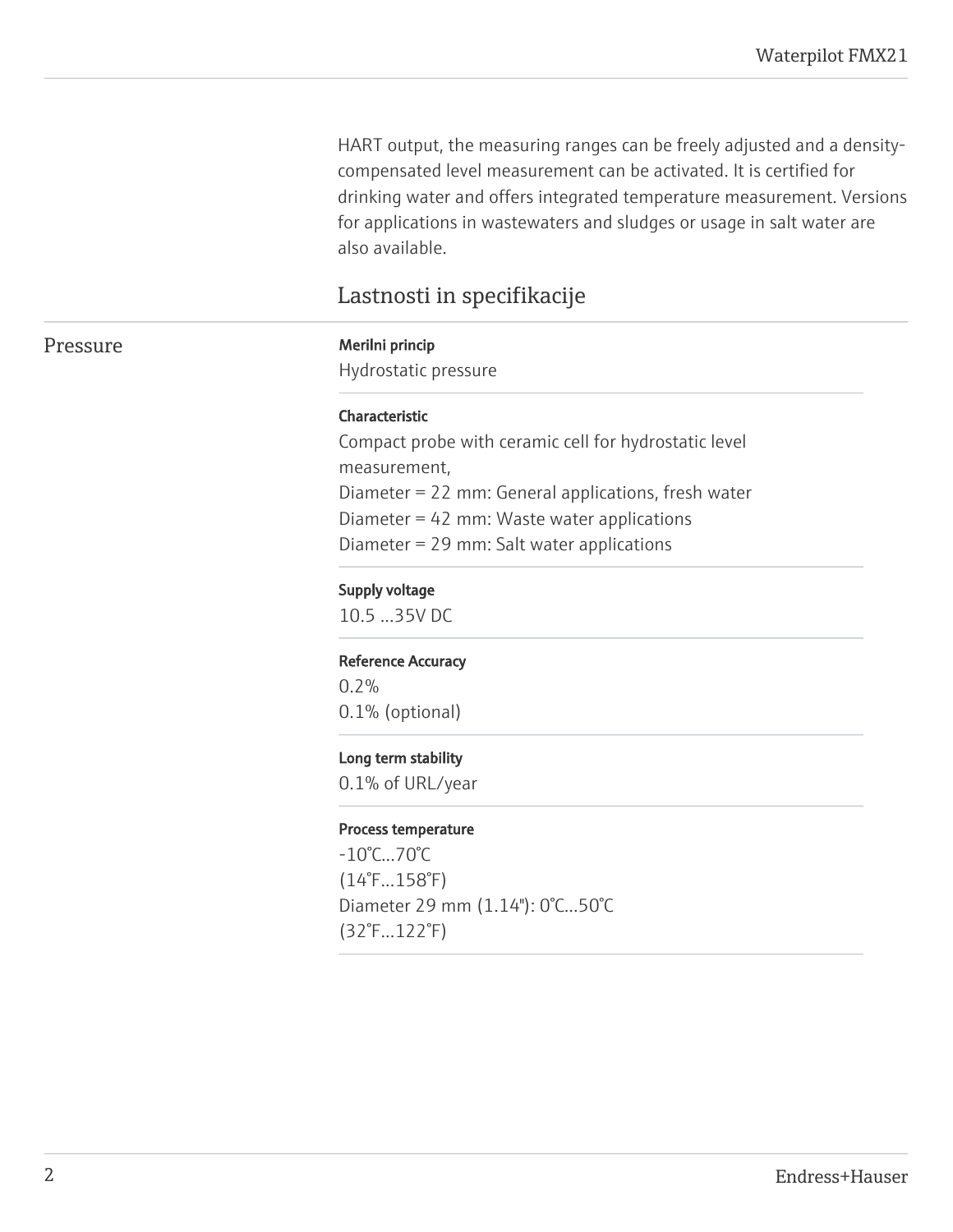# Pressure

### Ambient temperature

-10°C...70°C (14°F...158°F) Diameter 29 mm (1.14"): 0°C...50°C (32°F...122°F)

Measuring cell 100mbar...20bar

(1.5psi...300psi)

Process connection Suspension clamp Cable mounting screws

Communication 4...20 mA 4...20 mA HART

Certificates / Approvals ATEX, FM, CSA, CSA C/US, IEC Ex, INMETRO, NEPSI

Marine approvals GL/ ABS/ BV/ DNV/ LR

Drinking water approvals NSF/ KTW/ ACS

# Continuous / Liquids Merilni princip

Hydrostatic

Characteristic / Application Compact probe with ceramic cell for hydrostatic level measurement, Diameter = 22 mm: General applications, Fresh water Diameter = 42 mm: Waste water applications Diameter = 29 mm: Salt water applications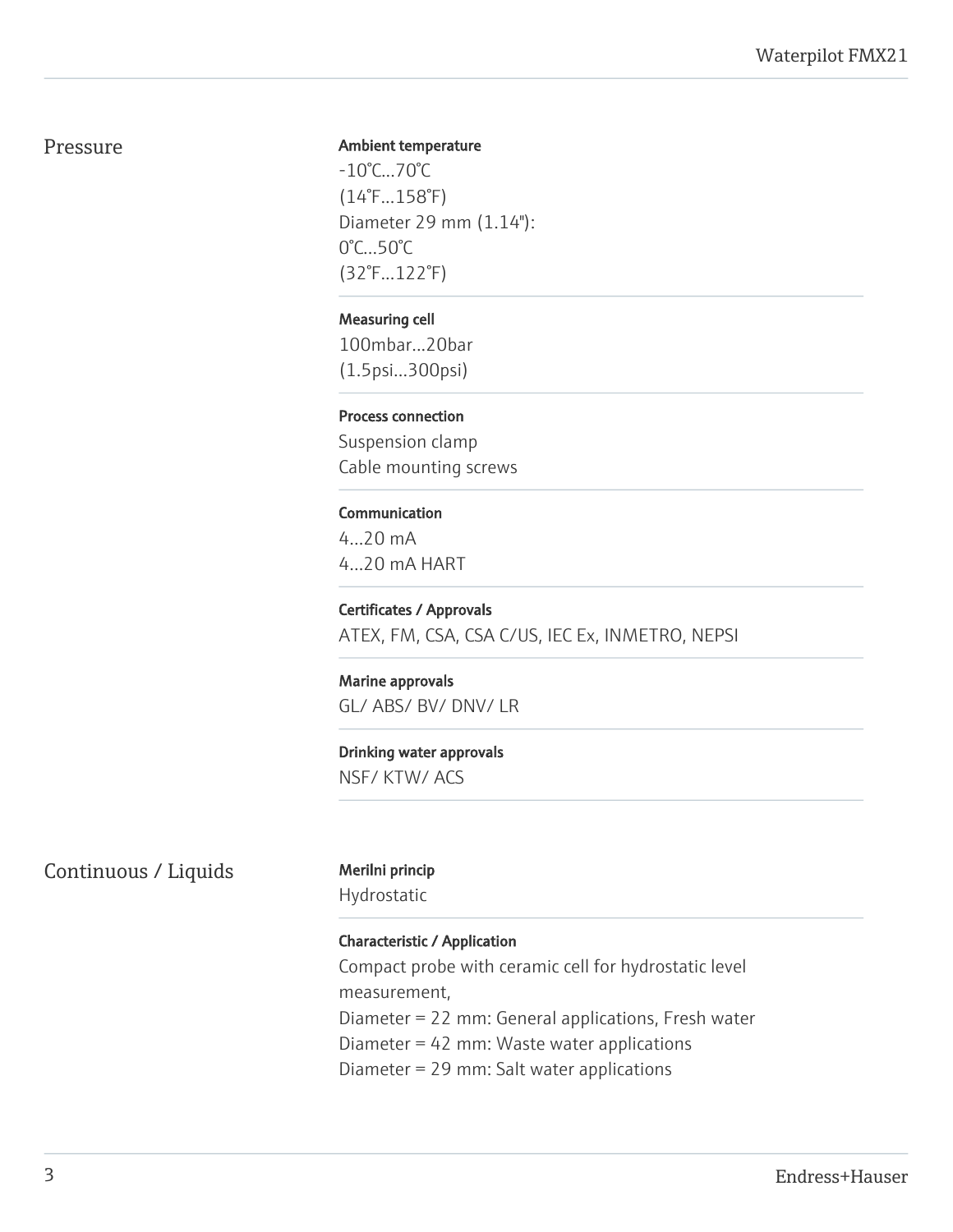# Continuous / Liquids

### Specialities

Automatic density compensation Version w/o metal parts in contact to process

# Supply / Communication

10.5 ...35 VDC

# **Accuracy**

0.2% 0.1% (optional)

# Long term stability

0.1% of URL/year

# Ambient temperature

-10°C...70°C (14°F...158°F) Diameter 29 mm (1.14"): 0°C...50°C (32°F...122°F)

### Process temperature

-10°C...70°C (14°F...158°F) Diameter 29 mm (1.14"): 0°C...50°C (32°F...122°F)

# Pressure measuring range

100 mbar...20 bar (1.5 psi...300 psi)

# Main wetted parts

Diameter 22 mm and 42 mm: Seal, 316L, Ceramic Diameter 29 mm: Seal, PPS, Polyolefin, Ceramic Extension cable: PE, PUR, FEP